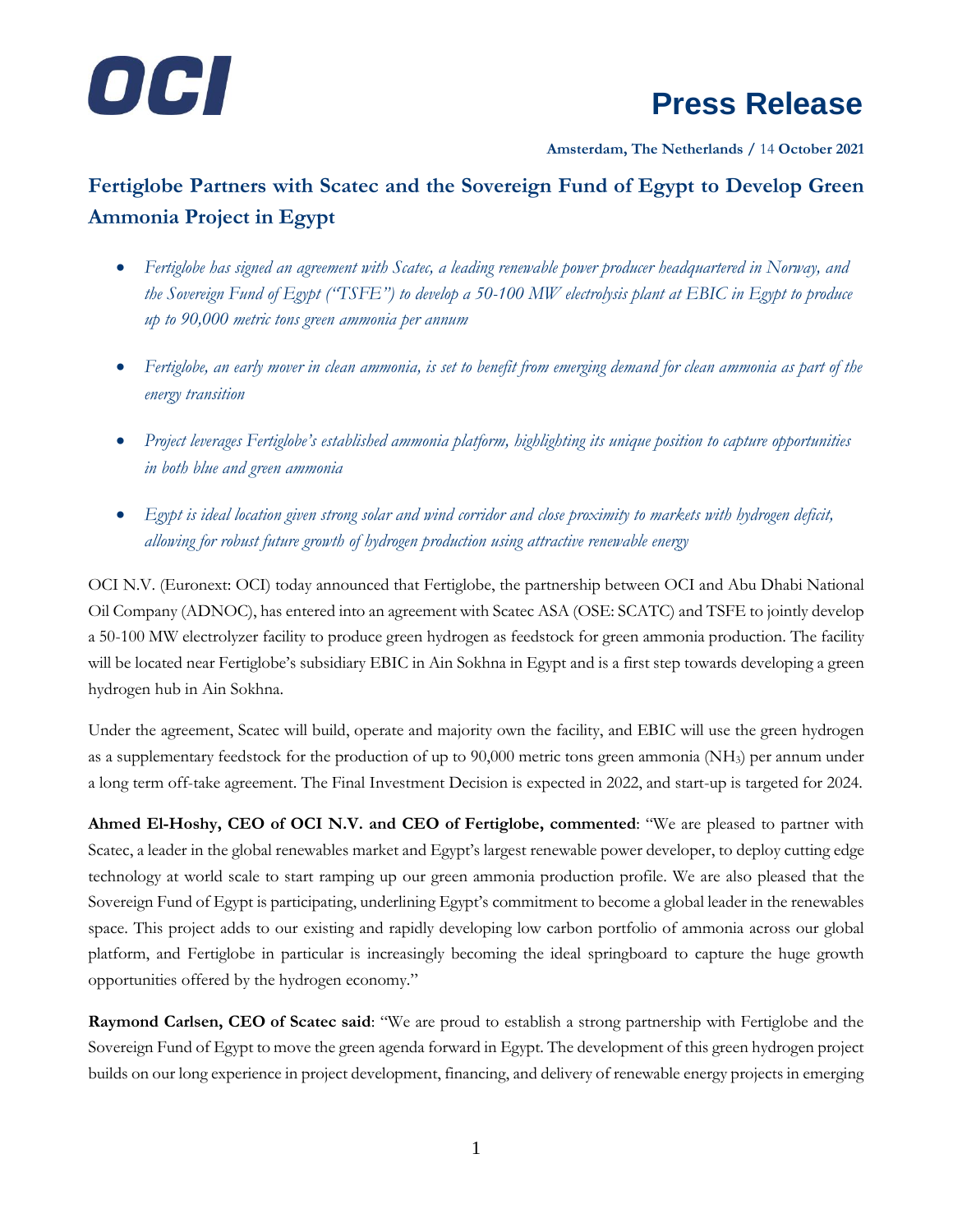

# **Press Release**

markets. New business models and innovation have been at the core of Scatec since our inception, and we see green hydrogen as a natural part of our strategy and the renewable ecosystem in the years to come."

**Ayman Soliman, CEO of TSFE, commented**: "We are pleased to be partnering up with Fertiglobe and Scatec who are pioneers in green hydrogen production, to provide a unique investment product that creates financial returns while nurturing the green economy at large. The Sovereign Fund of Egypt is a manifestation of Egypt's 2030 Vision with the principles of sustainable development and impact investment instilled in its mandate, and this project is a cornerstone investment in our green sustainable portfolio build-up with many more to come."

The parties will seek support from the Egyptian government for required regulatory approvals and sourcing of competitive renewable power from the grid, with the intention to build out new solar and wind capacity to power Egypt's green hydrogen ambitions in the years to come. The project will be realised in close cooperation with leading hydrogen technology providers and multilateral development institutions for financing. Required engineering and development, including structuring of commercial agreements for the new facility, will start imminently with a target investment decision in 2022 and start-up of the hydrogen facility by 2024.

Green ammonia, produced from renewable energy such as solar and wind instead of natural gas, is a versatile product that can help decarbonize numerous sectors which represent around 80% of current global Greenhouse Gas (GHG) emissions. Ammonia is an ideal carrier fuel to store and transport hydrogen; it is also emerging as a promising zeroemission fuel for the hard-to-decarbonize shipping sector and is expected to become an important alternative fuel in the power sector in Japan and other countries.

Fertiglobe is well-placed to benefit from this new demand for low carbon ammonia, in addition to the existing uses in fertilizer and industrial applications. Incremental demand for low carbon ammonia from new applications is currently estimated in the range of 8 million tons by 2025, growing to more than 25 million tons by 2030 compared to a current global merchant ammonia market of approximately 20 million metric tons.

The project also demonstrates Fertiglobe's unique competitive position as an early mover in blue and green ammonia and the advantaged position it holds in becoming a leader within this area:

- The switch from "grey" to "green" ammonia is straightforward through the addition of a "plug-and-play" electrolyzer, as Fertiglobe has all other critical elements in the ammonia value chain in place
- The ability to scale up green capacity gradually by introducing a supplementary feedstock stream, without taking any major supply or technology risks compared to greenfield projects
- Leverages OCI's and Fertiglobe's existing leading ammonia production and distribution infrastructure
- Leverages ADNOC's regional leadership in carbon capture and storage to build up blue ammonia capabilities
- Egypt is well placed to take advantage of the green hydrogen/ammonia opportunity with abundant wind and solar resources for renewable energy generation globally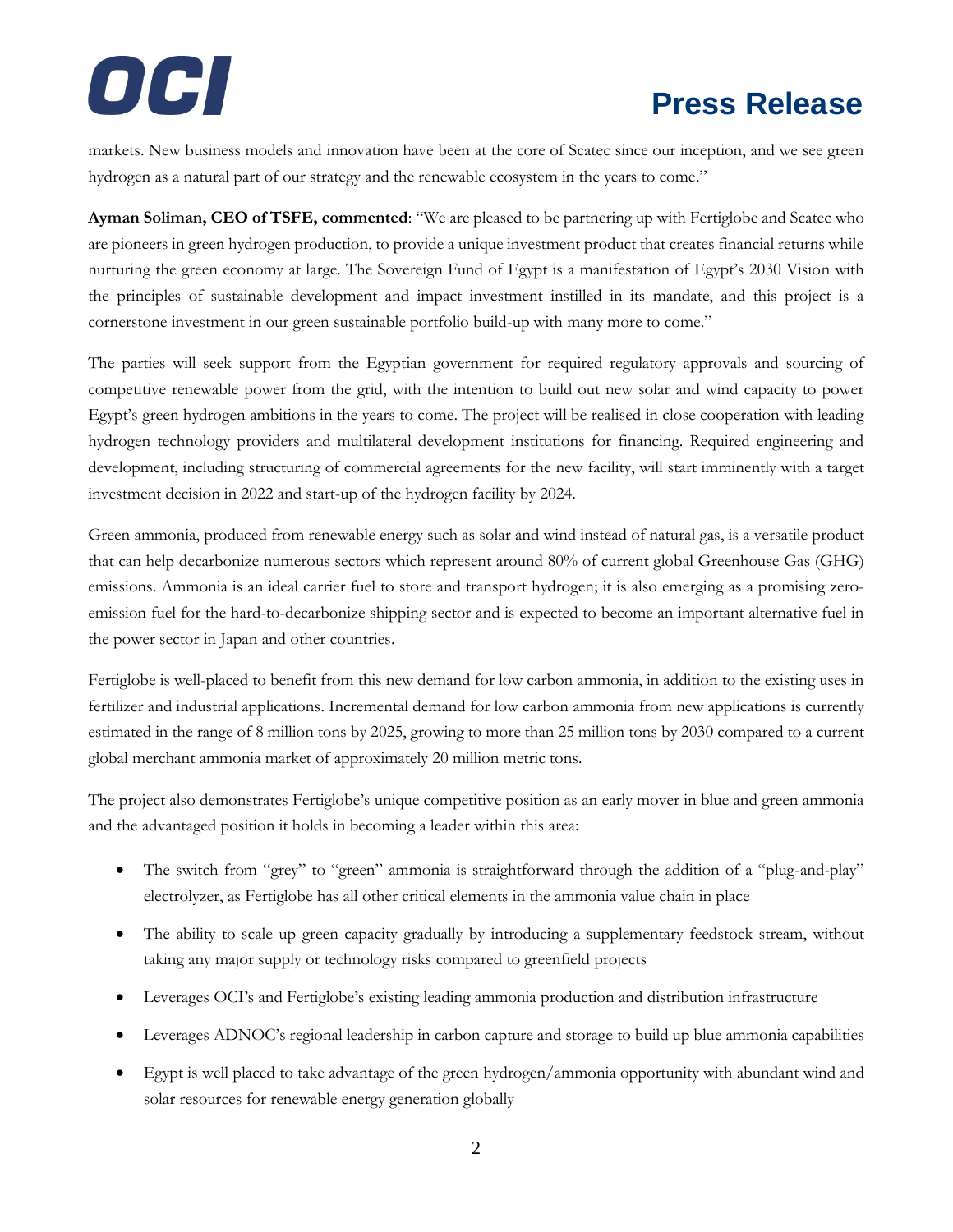

- EBIC, which has ammonia production capacity of 748 thousand metric tons per year, has direct pipeline connections to Sokhna port, one of the region's largest export jetties on the Red Sea
- Location on the Red Sea is near the Suez Canal which is ideal given future bunkering potential with ability to go East to deficit Asian markets and West to European markets to serve key importing regions for ammonia

The project represents another milestone in building up Fertiglobe's low carbon production capabilities. Fertiglobe has recently partnered with ADNOC to sell blue ammonia from the UAE to customers in Japan and announced a 70,000 metric ton scale-up of blue ammonia production capacity through a low-cost debottlenecking program in Abu Dhabi. In addition, it was announced in June that Fertiglobe will join ADNOC and ADQ as partner in a new worldscale 1 million metric tons per annum blue ammonia project at TA'ZIZ in Ruwais, subject to regulatory approvals.

\*\*\*\*\*\*\*\*\*\*\*\*\*\*\*\*\*\*\*\*\*\*\*\*\*\*\*\*\*\*\*\*\*\*\*

### **About OCI N.V.**

OCI N.V. (Euronext: OCI) is a leading global producer and distributor of nitrogen and methanol products providing lower carbon fertilizers, fuels, and feedstocks to agricultural, transportation, and industrial customers around the world. OCI's production capacity spans four continents and comprises approximately 16.2 million metric tons per year of nitrogen fertilizers, methanol, biofuels, diesel exhaust fluid, melamine, and other nitrogen products. OCI has more than 3,600 employees, is headquartered in the Netherlands and listed on Euronext in Amsterdam.

### **About Fertiglobe**

Fertiglobe is the world's largest seaborne exporter of urea and ammonia combined, and an early mover in clean ammonia. Fertiglobe's production capacity comprises of 6.7 million tons of urea and merchant ammonia (as at 30 June 2021), produced at four subsidiaries in the UAE, Egypt and Algeria, making it the largest producer of nitrogen fertilizers in the Middle East and North Africa (MENA), and benefits from direct access to six key ports and distribution hubs on the Mediterranean Sea, Red Sea, and the Arab Gulf. Established in 2019 and headquartered in Abu Dhabi, Fertiglobe is a 58/42 partnership between OCI N.V. and the Abu Dhabi National Oil Company (ADNOC). To find out more, visit: www.fertiglobe.com

### **About Scatec ASA**

Scatec is a leading renewable power producer, delivering affordable and clean energy worldwide. As a long- term player, Scatec develops, builds, owns and operates solar, wind and hydro power plants and storage solutions. Scatec has more than 3.5 GW in operation and under construction on four continents and more than 500 employees. The company is targeting 15 GW capacity in operation or under construction by the end of 2025. Scatec is headquartered in Oslo, Norway and listed on the Oslo Stock Exchange under the ticker symbol 'SCATC'.